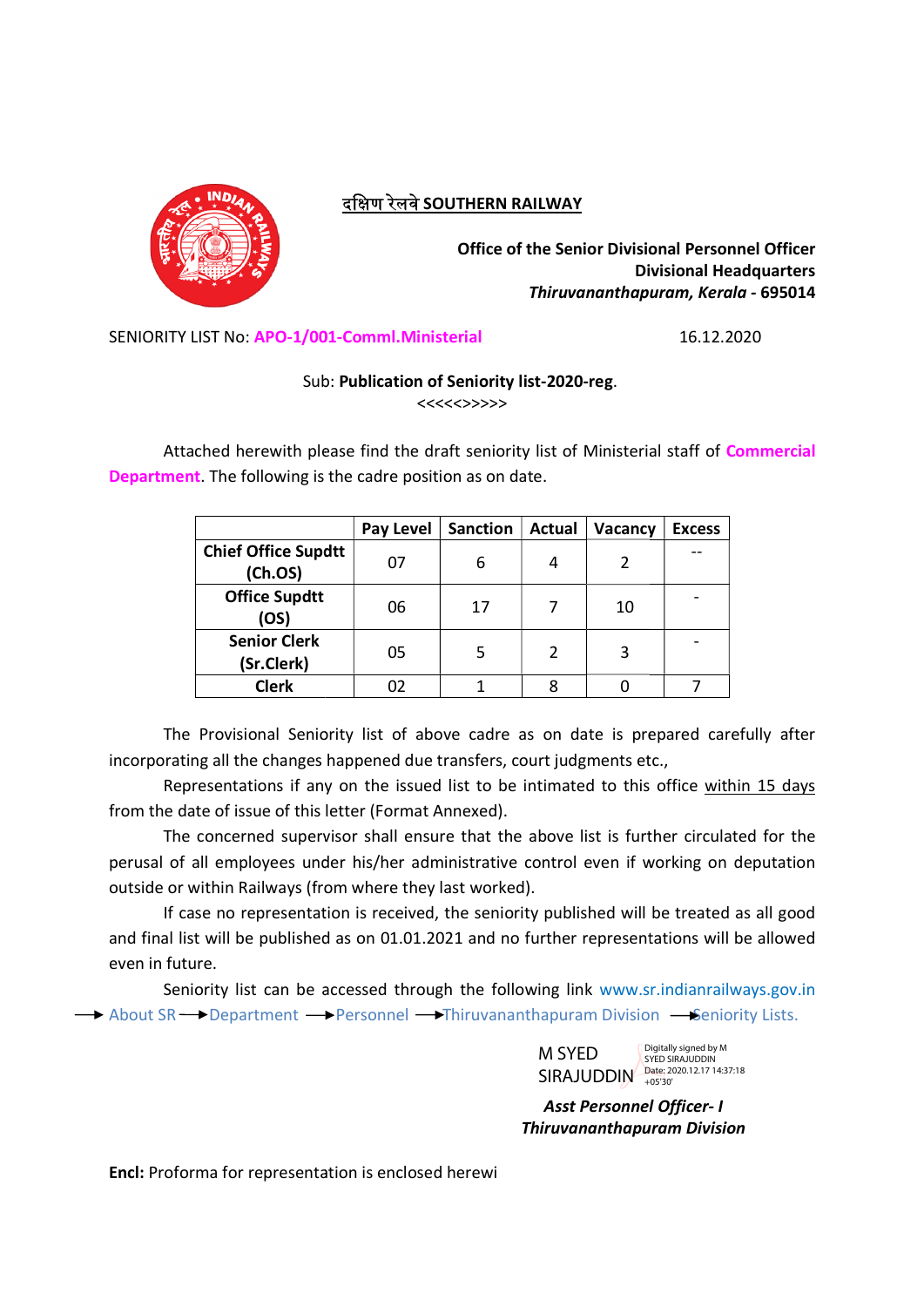#### SOUTHERN RAILWAY: THIRUVANANTHAPURAM DIVISION

To,

APO-I/TVC

## Sub: Request for correction is seniority list published

SENIORITY LIST NO: \_\_\_\_\_\_\_\_\_\_\_\_\_\_ DEPARTMENT: \_\_\_\_\_\_\_\_\_\_\_\_\_\_\_

EMP NUMBER: \_\_\_\_\_\_\_\_\_\_\_\_\_\_\_\_\_\_\_\_ NAME: \_\_\_\_\_\_\_\_\_\_\_\_\_\_\_\_\_\_\_\_\_\_

DESIGNATION/STATION: WE MORE NOT MUSIC MORE NOT A MORE NOT A MORE NOT A MORE NOT A MORE OF A MORE OF A MORE OF A MORE OF A MORE OF A MORE OF A MORE OF A MORE OF A MORE OF A MORE OF A MORE OF A MORE OF A MORE OF A MORE OF A

| SI.No | <b>Description</b>                     | Whether<br><b>Correction</b><br>required<br>(put YES/NO) | <b>Correction to be done &amp; Reason</b> |
|-------|----------------------------------------|----------------------------------------------------------|-------------------------------------------|
| 1.    | <b>Seniority position</b>              |                                                          |                                           |
| 2.    | <b>Date of Appointment</b>             |                                                          |                                           |
| 3.    | Date of Entry into Grade               |                                                          |                                           |
| 4.    | Any Other like<br><b>Community etc</b> |                                                          |                                           |

Specify documentary proof in support of the above claim if any attached

1.

2.

3.

4.

## Signature of the employee

 Name of the supervisory official: Signature:

Office seal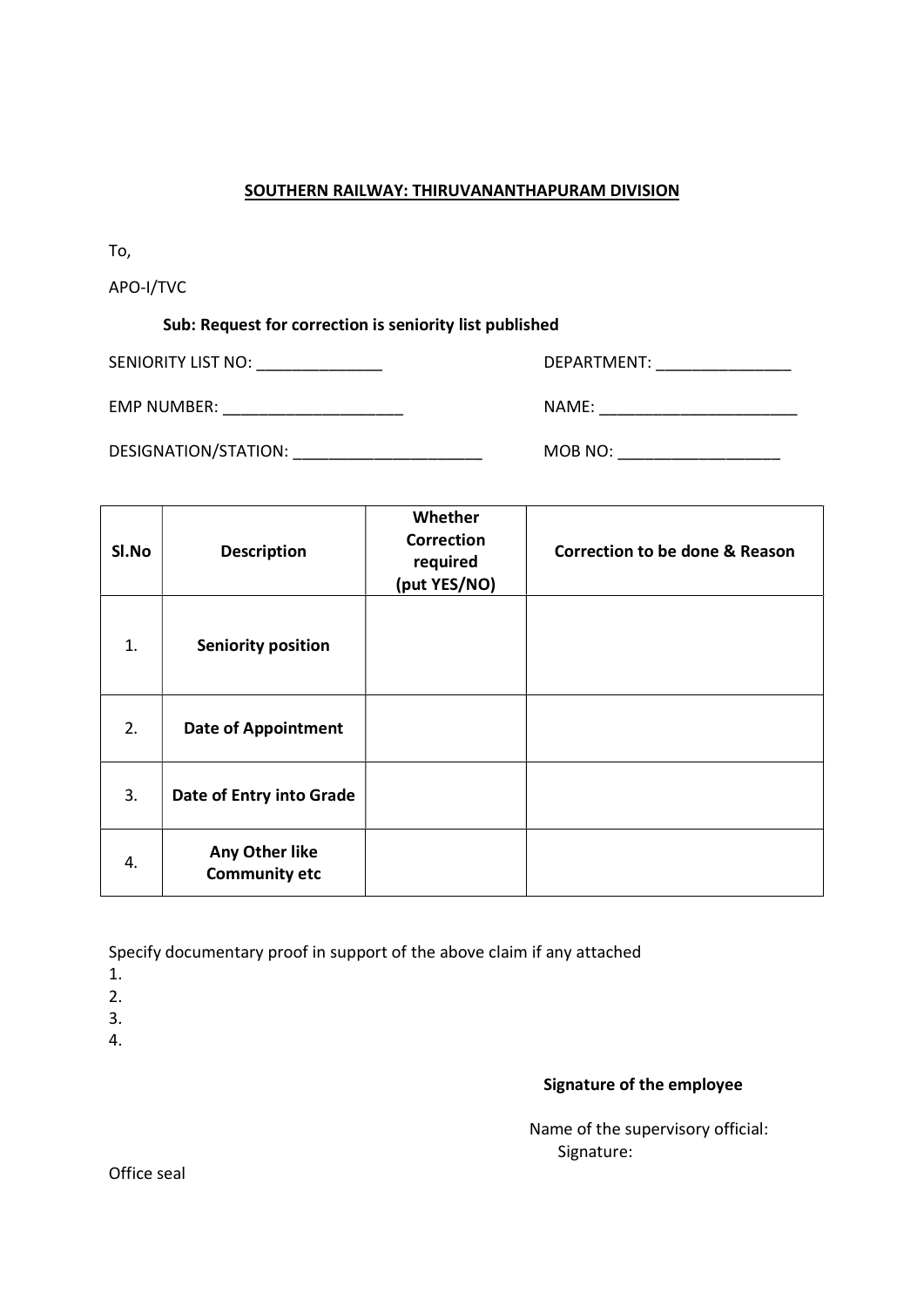| <b>HIEF OFFICE SUPDTT</b> |               |                |                              |            |                     |            |            |            |             |  |
|---------------------------|---------------|----------------|------------------------------|------------|---------------------|------------|------------|------------|-------------|--|
| Sr.No                     | <b>Emp No</b> | <b>HRMS ID</b> | <b>Emp Name</b>              | Com        | Desgn               | Stn        | <b>DOB</b> | <b>DOA</b> | <b>DOEG</b> |  |
|                           | 16404277661   | <b>CHURDC</b>  | SURESH.V.S                   | SC         | Ch.OS               | <b>TVC</b> | 10-04-1973 | 30-08-1993 | 01.11.2003  |  |
| 2                         | 16400330127   | <b>TIRCRO</b>  | SREERANGANASARI.V            | <b>GEN</b> | Ch.OS               | <b>TVC</b> | 25-05-1966 | 25-05-1983 | 03.07.2013  |  |
| 3                         | 16451202943   | <b>OTPDDF</b>  | <b>VIJAY SINGH TIU</b>       | <b>ST</b>  | Ch.OS               | <b>TVC</b> | 06-05-1985 | 21-04-2012 | 17.04.2019  |  |
| 4                         | 16404210499   | <b>BDBMHY</b>  | SHERLY.B                     | <b>GEN</b> | Ch.OS               | <b>TVC</b> | 20-05-1966 | 21-12-1987 | 20.10.2020  |  |
| <b>OFFICE SUPDTT</b>      |               |                |                              |            |                     |            |            |            |             |  |
| $\mathbf{1}$              | 16404277818   | <b>WRFRUQ</b>  | KAPILDEV.K.J                 | <b>GEN</b> | <b>OS</b>           | <b>TVC</b> | 31-05-1978 | 08-11-1999 | 01.09.2005  |  |
| 2                         | 16402503852   | <b>TKHSLS</b>  | RAMESH.N.K                   | <b>GEN</b> | <b>OS</b>           | <b>TVC</b> | 01-12-1964 | 09-10-1990 | 06.08.2012  |  |
| 3                         | 16404277650   | WDZMKO         | AJIKUMAR.S                   | <b>GEN</b> | <b>OS</b>           | <b>TVC</b> | 10-05-1971 | 25-01-1995 | 01.11.2013  |  |
| $\overline{4}$            | 16400046929   | <b>RZXUXT</b>  | JAYAKUMAR.G                  | <b>GEN</b> | <b>OS</b>           | <b>TVC</b> | 31-05-1964 | 16-05-1990 | 21.06.2014  |  |
| 5                         | 16404277508   | <b>YUTHGJ</b>  | SURESHKUMAR.V                | <b>GEN</b> | <b>OS</b>           | <b>TVC</b> | 28-05-1970 | 02-12-1991 | 21.06.2014  |  |
| 6                         | 16404265683   | <b>NNZIST</b>  | RAISHAMOL.M.R                | <b>GEN</b> | <b>OS</b>           | <b>TVC</b> | 01-03-1975 | 03-05-1999 | 23.10.2020  |  |
| $\overline{7}$            | 16408084330   | <b>AGTHSC</b>  | PRASAD.S                     | <b>GEN</b> | <b>OS</b>           | <b>TVC</b> | 03-05-1972 | 03-01-1996 | 20.10.2020  |  |
| 8                         | 50204704897   | <b>KITQNL</b>  | SIBI DHANESH<br><b>KUMAR</b> | OBC        | <b>OS</b>           | <b>ERS</b> | 03-12-1977 | 19-07-2000 | 03.11.2020  |  |
| <b>SENIOR CLERK</b>       |               |                |                              |            |                     |            |            |            |             |  |
| $\mathbf{1}$              | 16412305236   | <b>MUAURZ</b>  | <b>VIJAY KUMAR .A.G</b>      | <b>GEN</b> | Sr.<br><b>CLERK</b> | <b>TVC</b> | 13-04-1979 | 29-07-1999 | 16.02.2016  |  |